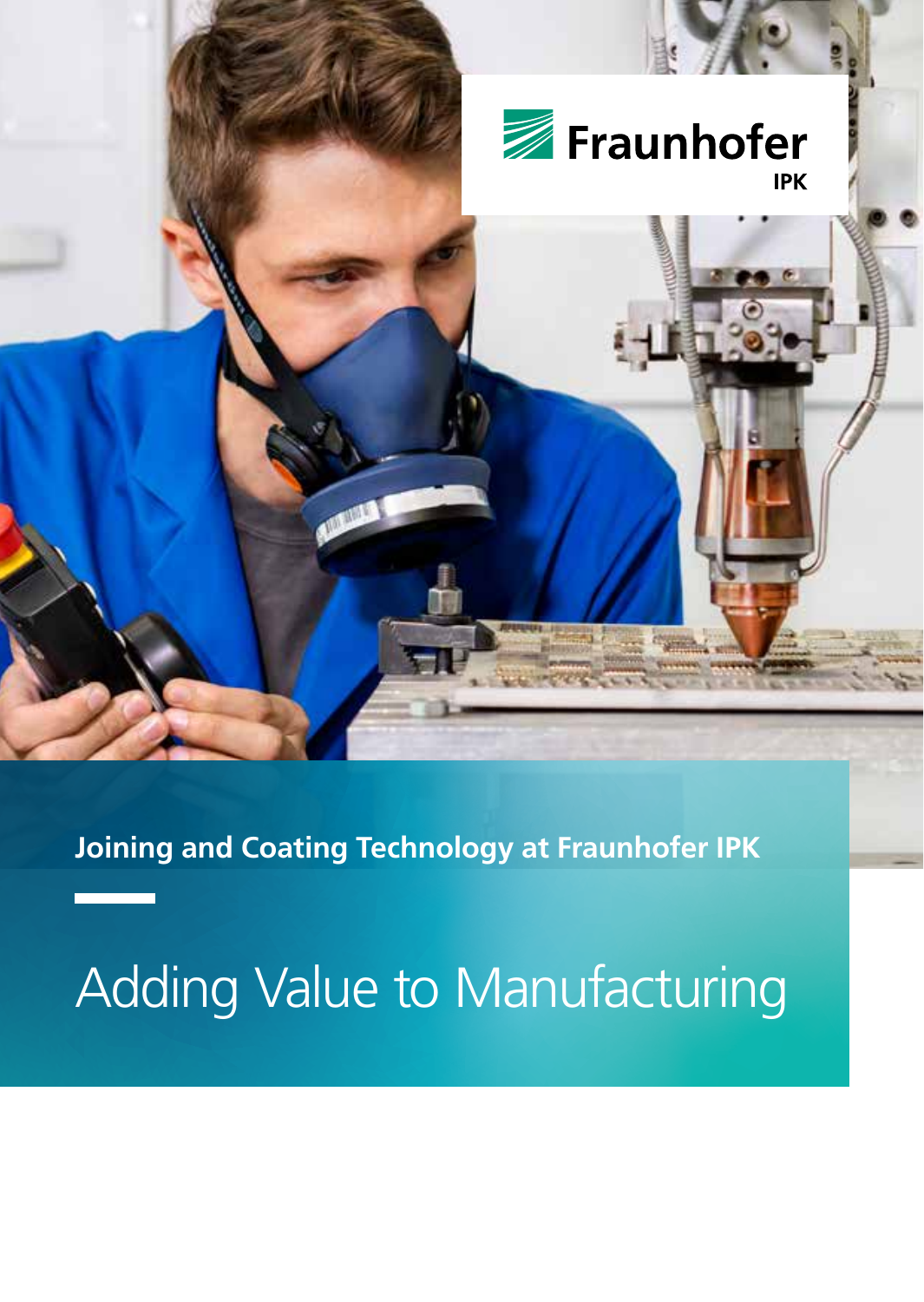# Welding of AM components

With decades of experience and know-how in welding technology, we can help you join classic manufacturing with additive manufacturing – literally.



*Left: Blind seam in a conventional material Right: Blind seam in an additive part*

### **Technology**

Tailored laser beam or electron beam welding and process chain

### **Features**

- Consideration of AM microstructures  $\mathbf{r}$ and necessary heat treatments
- Consideration of complex heat flow in lightweight structures

- Implement high-quality joints  $\blacksquare$
- Integrate AM components safely in overall structures
- Functionalize components by integrating small, complex AM components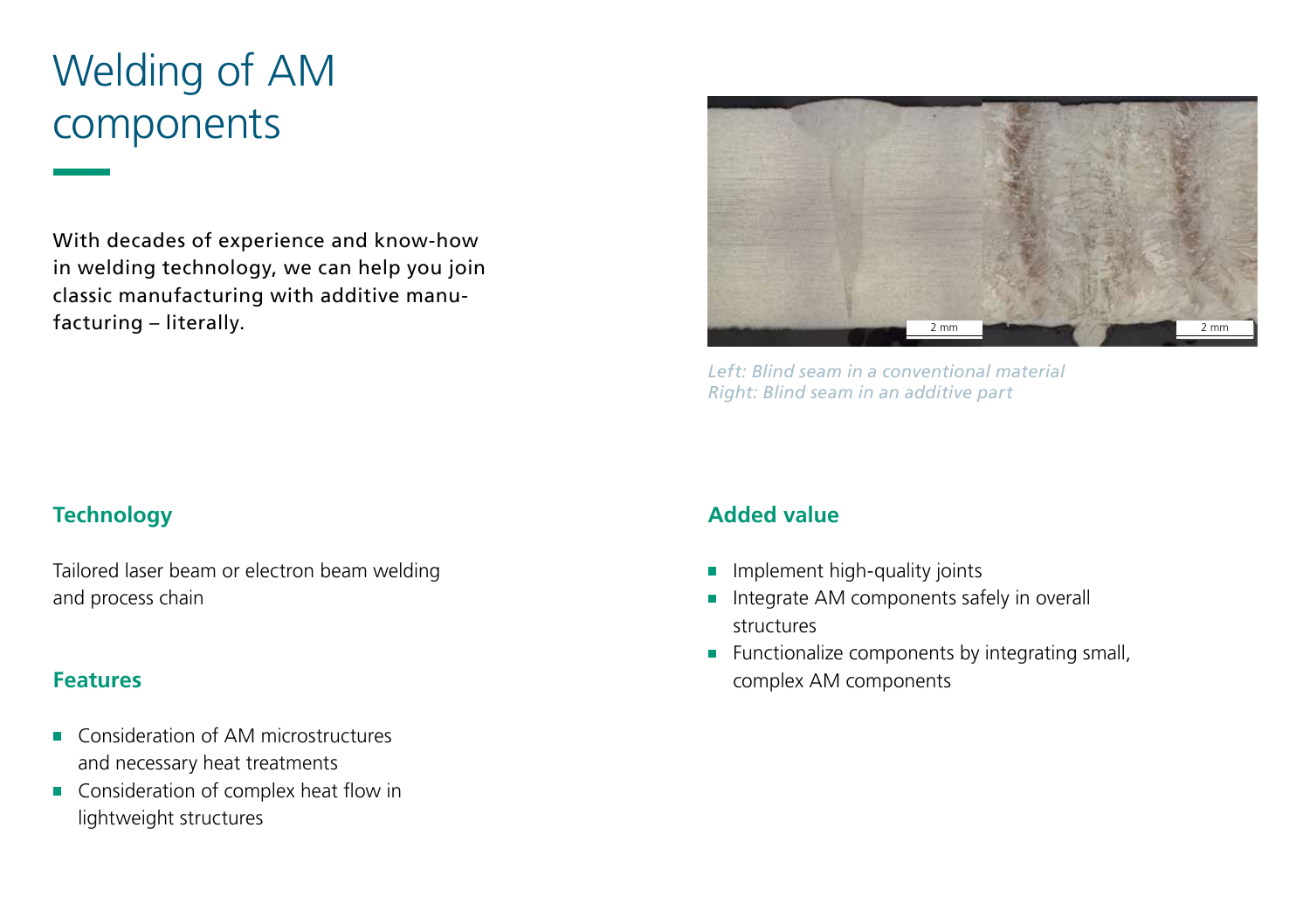# Minimizing distortion via AM simulation

Using weld structure simulation, we can prevent errors such as distortions that can occur during the build of additive components – even before the first build job. No more trial and error!

# **Technology**

Non-linear, transient weld structure simulation for DED

### **Features**

- **Visualization and calculation of process** variables such as temperature flow, residual stresses, and distortion
- Distortion compensation



*Comparison between the experimental distortion, the corresponding simulation and the experimentally produced distortion-compensated model*

- Reduce costs by doing it right the first time  $\blacksquare$
- Adhere to tolerances and reduce rework
- Shorten development time  $\blacksquare$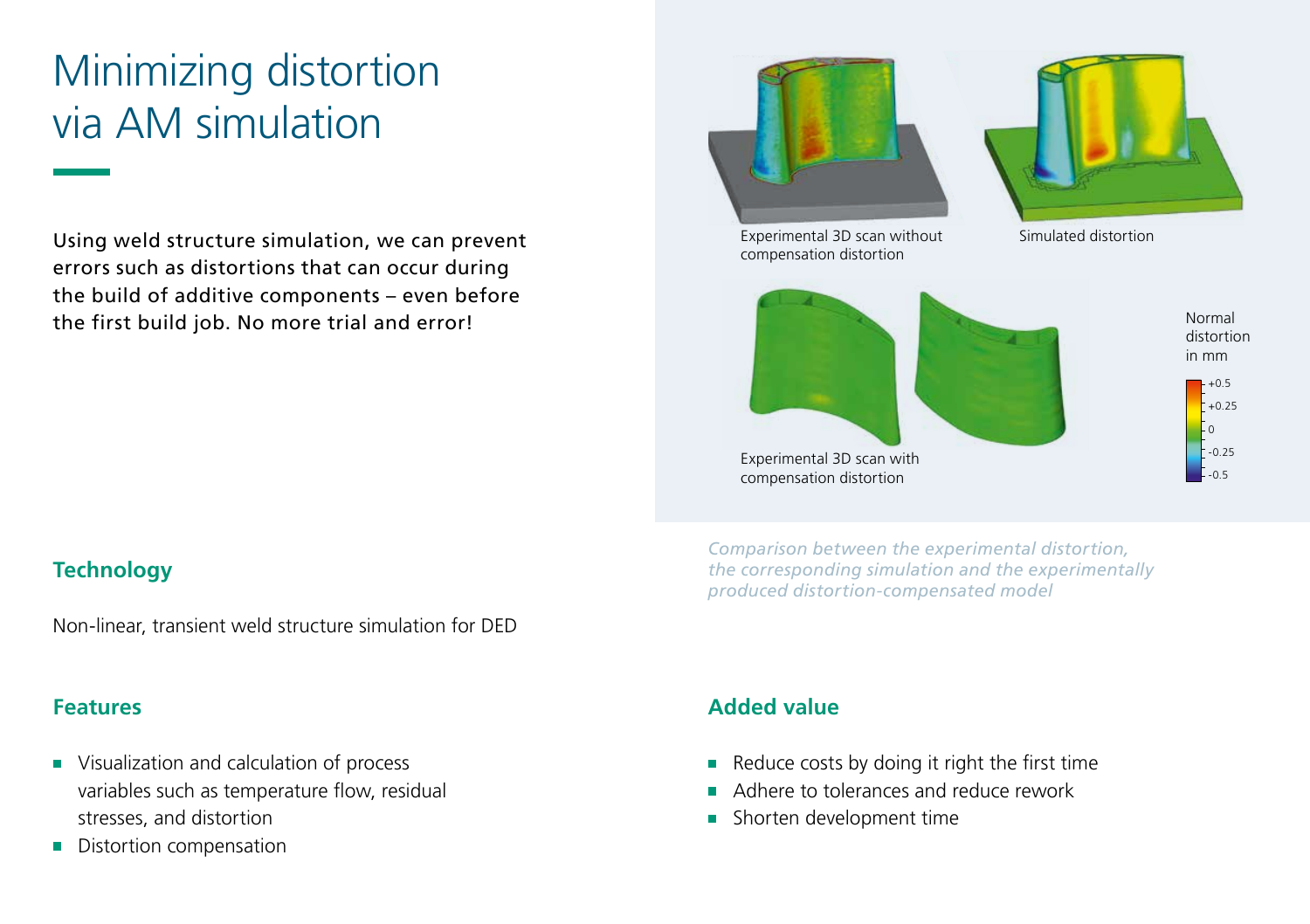# Integration of electronic components

We embed electronics in additively manufactured components. With a holistic perspective of the entire process chain, we use different process combinations depending on the component.





*Example illustrating the integration of electronic components in an L-PBF component before it is sealed by L-PBF or L-DED*

# **Technology**

Embedding of electronics via process combination of L-PBF and L-DED

#### **Features**

- Cost-efficient integration of sensor technology in complex components
- **Easy embedding of electronics even in curved** geometries

- Gain flexibility and reduce costs
- Save up to 60 percent of process time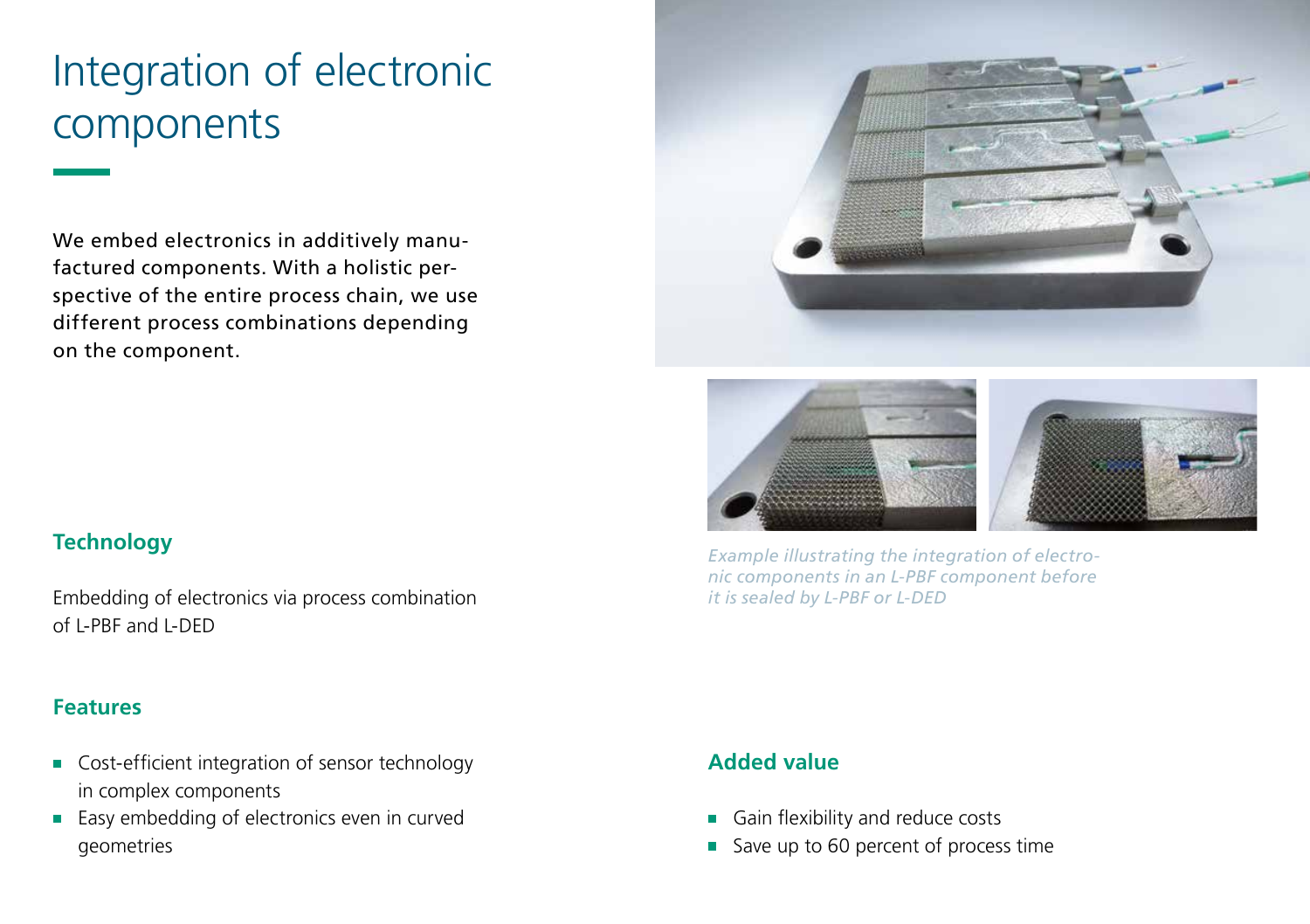# Wire Electron Beam Additive Manufacturing – WEBAM

Using an electron beam in additive manufacturing leads to faster manufacturing times compared to other AM processes. Applying the principle of wire build-up welding, semi-finished products as well as large metal components can be manufactured flexibly and efficiently – from batch size 1 to series production.



*Electron beam system at Fraunhofer IPK ready for Wire Electron Beam Additive Manufacturing*

# **Technology**

Additive manufacture of components using an electron beam and wire

### **Features**

- **Efficent build-up of particularly reactive mate**rials such as titanium or copper with excellent surface qualities (due to the vacuum)
- Use of refractory alloys

- Manufacture large components additively
- Use a wide range of materials, including metals  $\blacksquare$ that are difficult to weld
- **Produce multi-material components with ease**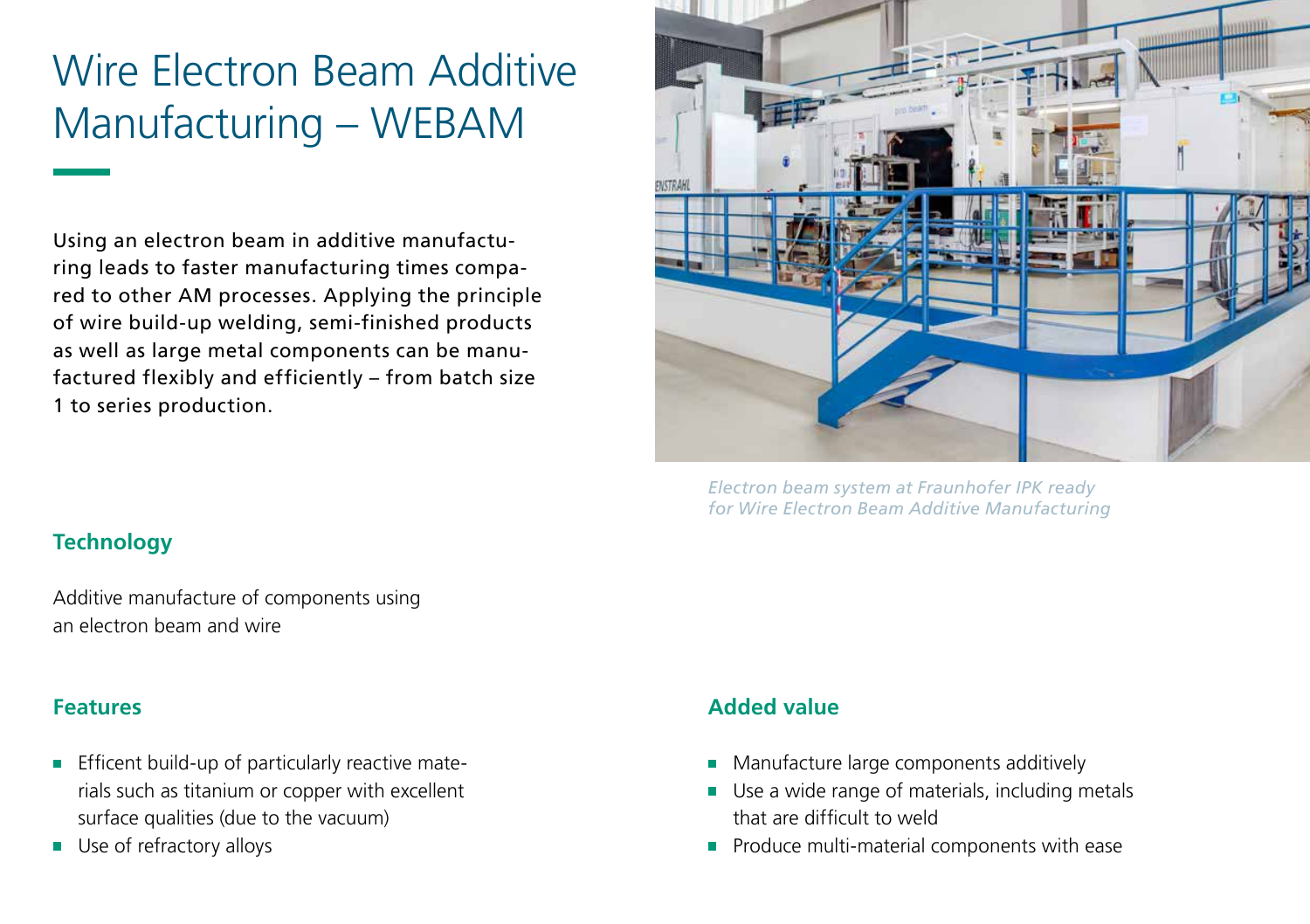# Circular AM – recycling scrap material for AM

The sustainability of AM processes and components is strongly correlated to the materials used. Recycling resources such as grinding waste or reprocessing AM powders are promising approaches. Our knowhow in this area focuses on the effects on processability, material quality, environment and costs.



*SEM image of grinding dust that is processed for further use in additive manufacturing*

### **Technology**

Recycling of residual material for L-DED and coatings

#### **Features**

- Processing of grinding dust or chips
- Removal of contaminations
- Holistic approach by means of LCA

- Reduce your ecological footprint and disposal costs
- Close local material cycles  $\blacksquare$
- **Increase resilience in procurement**